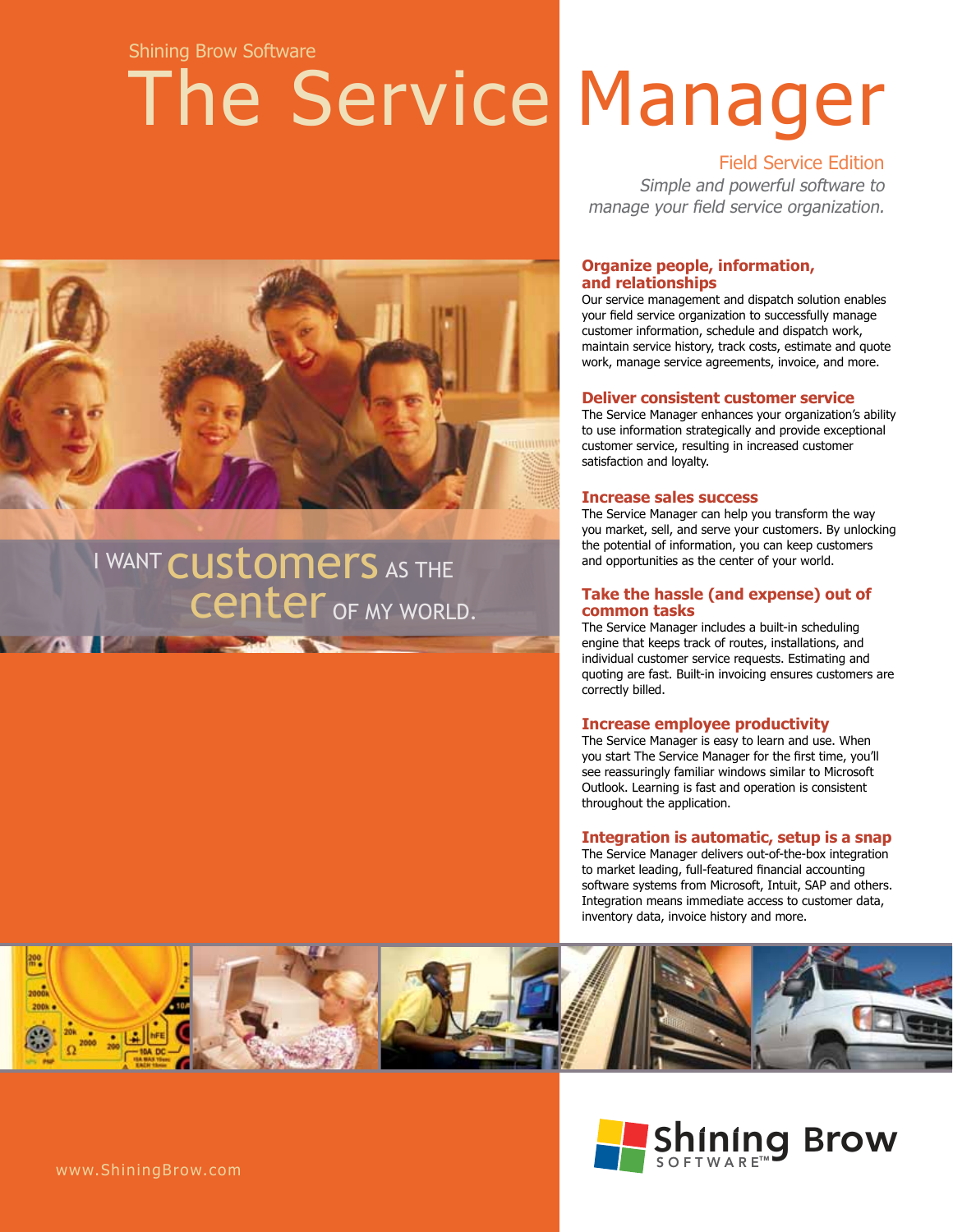# I WANT to get organized,

DELIVER QUOTES FASTER, AND KEEP TRACK OF THE DETAILS.



**Get organized for growth and opportunity**

Today the focus of successful service organizations must shift toward sustainable and profitable growth. The Service Manager is a powerful tool that gives your organization new opportunities to increase efficiency and grow profitability. Organizing customer information electronically is key to unlocking the value of customer relationships by identifying unprofitable relationships, crossselling, up-selling, reducing customer turnover, and reducing expenses for sales, marketing, and service.

#### **Nurture long-term relationships**

As you work hard to satisfy and retain customers, simply doing what worked in the past is no longer an option. The present—and more importantly, the future—is about simultaneously developing new strategies to fight off competition and protect your organization by creatively harnessing new opportunities to serve your customers. The Service Manager can help you succeed by providing your organization with the tools to better serve your customers and build longterm relationships with them.

### SIMPLE AND POWERFUL

THE SERVICE MANAGER IS SIMPLE TO LEARN AND USE. It is a powerful tool to help organize information, save time, and manage your service organization with confidence. The Service Manager is designed around a vision of connecting your organization to your customers, connecting your employees to information, and connecting the systems that make your organization run. Nothing can **handle more** or move **as fast**. By equipping your organization with The Service Manager, you will have a service management solution that can help you transform the way your company delivers quality service and builds profitable customer relationships.

#### Share

*The right information about customers, site inventory, contracts, work orders, and contacts is often a single click away.*



#### Simple to Use

*Intuitive windows give you easy access to customer information, sales tools, schedules, reports, management dashboards, and more. The Service Manager navigation is similar to Microsoft Outlook.*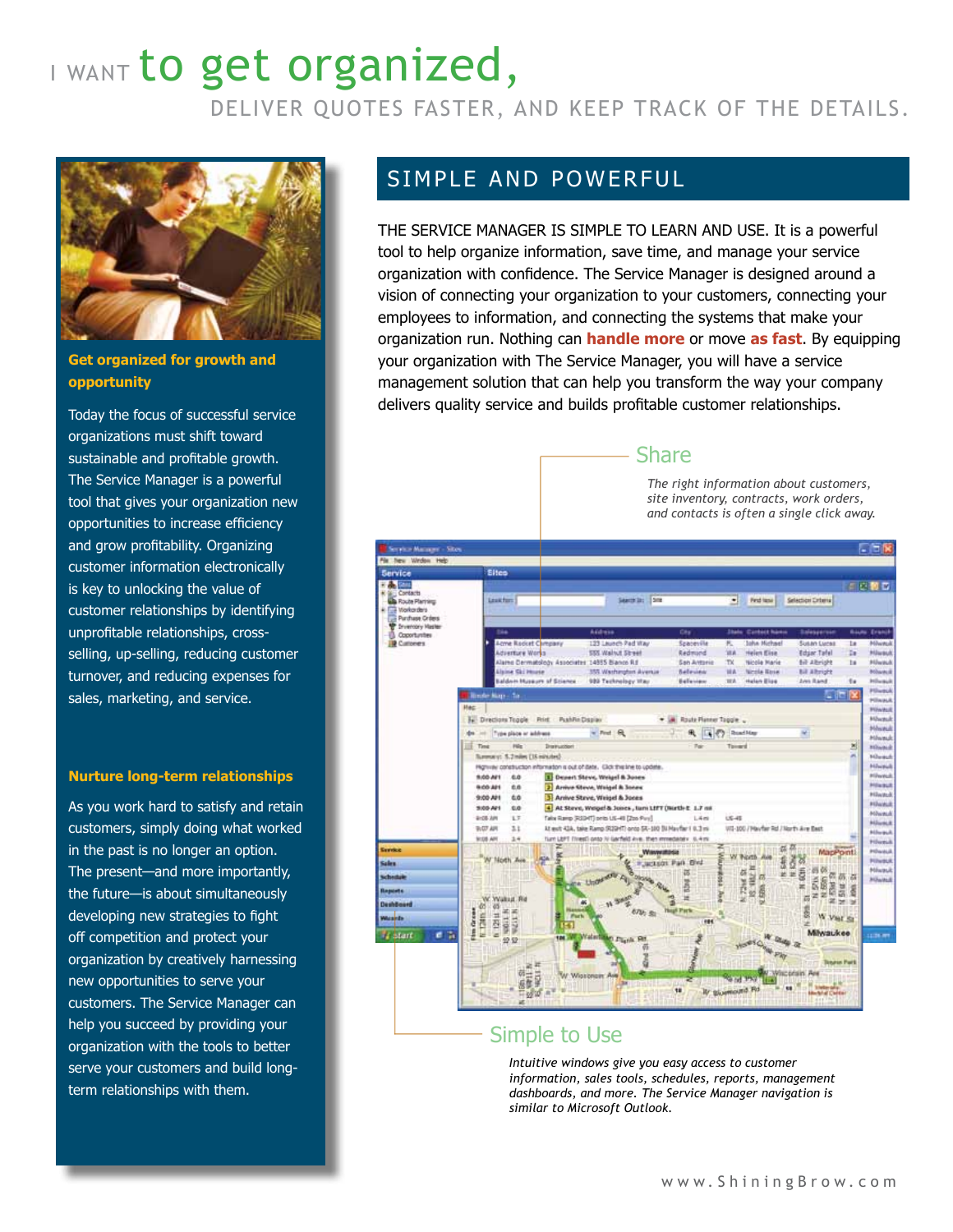# I WANT INFORMATION *in a click* WITH FAST ACCESS TO THE OVERVIEW AND THE DETAILS.

## FEATURES

#### **Customer Site Database**

- ► Hands-down the easiest way to give your customers great service. The Service Manager puts all the information you need at your fingertips, including customer site inventory, site contacts, service history, schedules, unlimited notes and more.
- ►Integrated with Microsoft Office to increase productivity and decrease errors from data re-entry. Now, writing a letter in Microsoft Word, sending an e-mail in Microsoft Outlook or sharing data with Microsoft Excel is easy.

#### **Service Work Orders**

- ► Create, assign, and schedule work orders.
- ► Manage multiple technicians and/or visits per work order.
- ▶ Record labor, materials, subcontractors and other expenses against work orders and contracts.
- ► Create work orders to manage installations, change orders, replacements, recurring maintenance visits, and customer service.

#### **Scheduling and Route Planning**

- ►Automate route planning, scheduling, and escalation of customer service requests.
- ►View all open service requests, in real-time, with the ability to reschedule and reassign technicians.
- ►Automatically generate maps and driving directions via integration to Microsoft MapPoint® (1).
- ►Create detailed "route books" to help technicians easily navigate routes and help substitute technicians navigate temporary assignments.



#### **The investment that pays you back**

Low total cost of ownership means that The Service Manager will work for you today, tomorrow, and over the lifetime of your organization. Easy setup processes get you started fast, but you can also customize and maintain your solution within an affordable budget.

#### **Opportunities**

- ▶ Manage leads and track opportunities in your sales pipeline.
- ►Manage quotes customer care issues with a customizable scorecard.

#### **Estimating and Quotes**

- ►Create estimates and quotes with ease.
- ▶ Manage inventory price lists with estimating details (i.e. "estimated labor to install", "estimated labor for recurring maintenance visits").
- ►Automatically create installation work orders from quotes.
- ►Integrate digital pictures on quotes.

#### **Contracts and Profitability Tracking**

- ► Create multiple contracts per site and offer multiple services per contract.
- ► Report and analyze profitability by contract and track costs by category (i.e. labor, materials, subcontractors, etc.).
- $\blacktriangleright$  Generate invoices for recurring services. (2)

#### **Invoicing and Cost Tracking**

- ►Create service invoices directly from work order information.
- ►Track revenue and costs by user-definable cost categories such as labor, materials, and subcontractors.

#### **Internet-Based Customer Portal**

- ► Provide select customers with easy Internet-based access to information in a secure, controlled environment.
- ►Customers can request service and view scheduled work orders, service history, site inventory, quotes, contracts, and more.

#### **Multi-Site / Branch Offices**

▶ The Enterprise Edition is specially designed to organize, view, and report on data by branch office, division, or profit-center.

#### **Internet-Based Employee Portal**

- ▶ Provide employees with secure, easy Internet-based access to customer information.
- ▶ View and update service work orders. Record time and expense. Display maps and driving directions to customer sites via Microsoft MapPoint®.
- ►View technician schedules and create new service work orders from the field.

#### **Reporting & Manager's Dashboard**

- ►Includes standard reports that can be customized as needed. (3)
- ►The Manager's Dashboard displays customizable performance measurements in an easy to use graphical display.

#### **Accounting System Integration**

- ►Share live, real-time customer and inventory master records with your existing accounting system.
- ► Create invoices from service work orders. (2)
- ▶ Editions designed specifically for Microsoft Dynamics GP and Intuit QuickBooks.

#### Notes:

- (1) Requires Microsoft MapPoint® (sold separately)
- (2) Invoice integration is available for select accounting systems
- (3) Customization requires Crystal Reports (sold separately)

| Menu                                                                                                                                                                  | <b>PERMIT</b>                                               | <b>Class and how the Severed Close</b>                             |            |                                          |                           | (4) 副 国 国 。 |
|-----------------------------------------------------------------------------------------------------------------------------------------------------------------------|-------------------------------------------------------------|--------------------------------------------------------------------|------------|------------------------------------------|---------------------------|-------------|
| <b>Delate</b><br><b>Raw</b><br><b>Site Contacts</b><br><b>Stellacatons</b><br><b>Ste Inventory</b><br>Quates<br>Contracts<br>Schedules<br><b>Visitoritum</b><br>Hetwa | Cened Detail Administrator                                  |                                                                    |            |                                          |                           |             |
|                                                                                                                                                                       | <b>Site Name</b>                                            | <b>Adventure Works</b>                                             | d.<br>國田   | Customer                                 | <b>Adventure Works</b>    | 契集          |
|                                                                                                                                                                       | Address                                                     | <b>Adventure Works</b><br>\$55 Visinut Street<br>Redmond, WA 11052 |            | <b>Diff</b> to Customer                  | <b>Adventure Works</b>    | 囸           |
|                                                                                                                                                                       |                                                             |                                                                    |            | Salespersan                              | <b><i>Gégar Tafel</i></b> | W)          |
|                                                                                                                                                                       |                                                             |                                                                    |            | <b>Sales Territors</b>                   |                           | Ø           |
|                                                                                                                                                                       | <b>Hain Phone</b>                                           | 414-555-1212                                                       |            | <b>Sarvice Level</b><br>Silvan           |                           | $\equiv$    |
|                                                                                                                                                                       | Fax:                                                        | 414-533-7373                                                       |            | Default Route                            |                           |             |
|                                                                                                                                                                       | <b>Primary Cardest</b>                                      | Heisn Eise                                                         |            | tractor<br>Resource<br><b>Route Stop</b> | ika.                      | ú.          |
|                                                                                                                                                                       | Curtest Phone                                               | 210-555-1212                                                       |            |                                          | <b>Jim Emith</b>          |             |
|                                                                                                                                                                       |                                                             |                                                                    |            |                                          | 5                         |             |
|                                                                                                                                                                       |                                                             |                                                                    |            | "Customer Source                         | <b>Yellow Fages</b>       |             |
|                                                                                                                                                                       |                                                             |                                                                    |            | User Defire I                            |                           |             |
|                                                                                                                                                                       |                                                             |                                                                    |            | Uner Define 3                            |                           |             |
|                                                                                                                                                                       | <b>Bushes</b>                                               |                                                                    |            |                                          |                           |             |
|                                                                                                                                                                       | mourtance riterrarte<br><b>Northe</b><br><b>Trust</b>       |                                                                    |            |                                          |                           |             |
|                                                                                                                                                                       | Sa to Security Gate 6 for access Building Security Inserted |                                                                    |            |                                          |                           |             |
|                                                                                                                                                                       | Sea recepbonist for limit.                                  |                                                                    | have real. |                                          |                           |             |